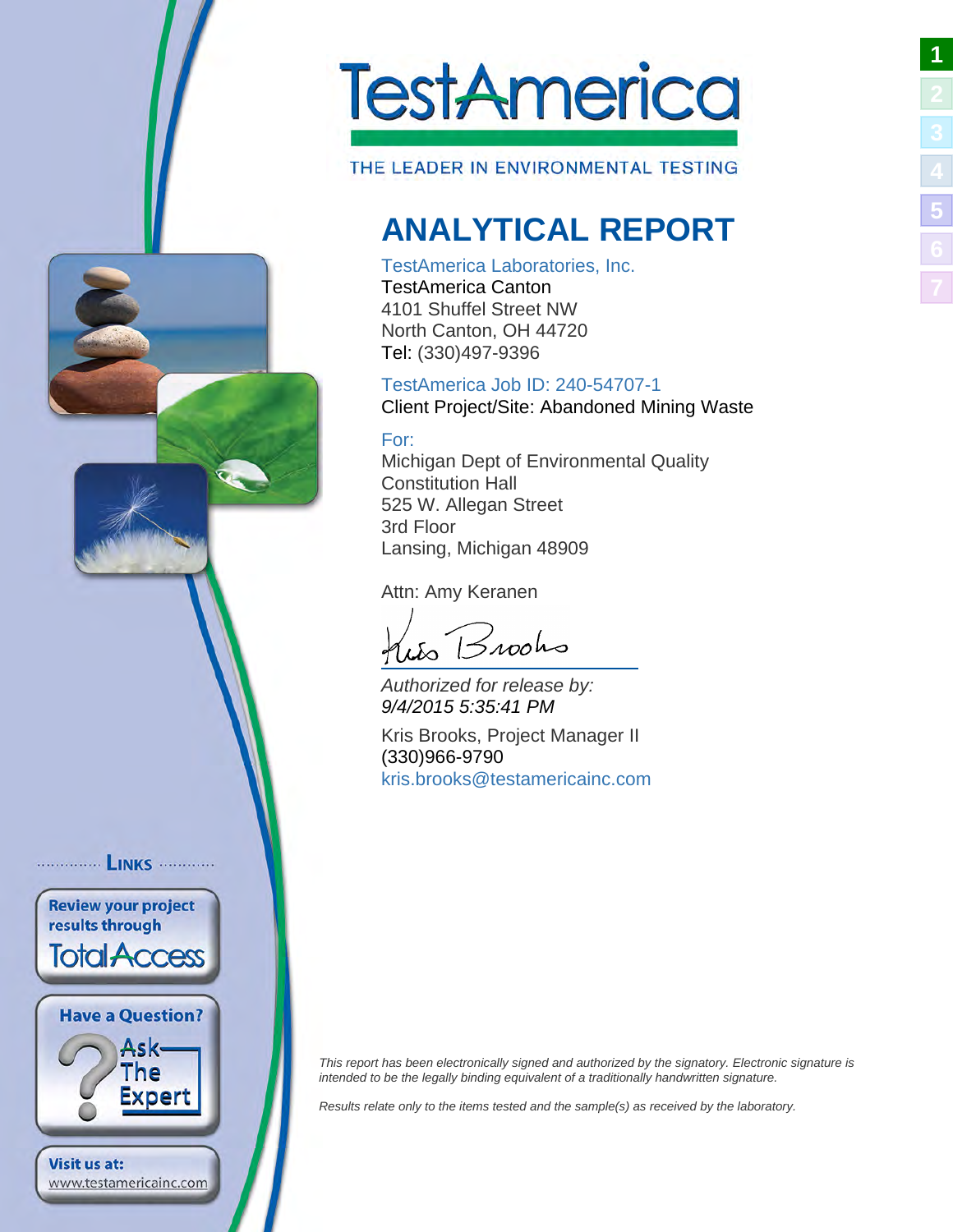# <span id="page-1-1"></span>**Table of Contents**

<span id="page-1-2"></span><span id="page-1-0"></span>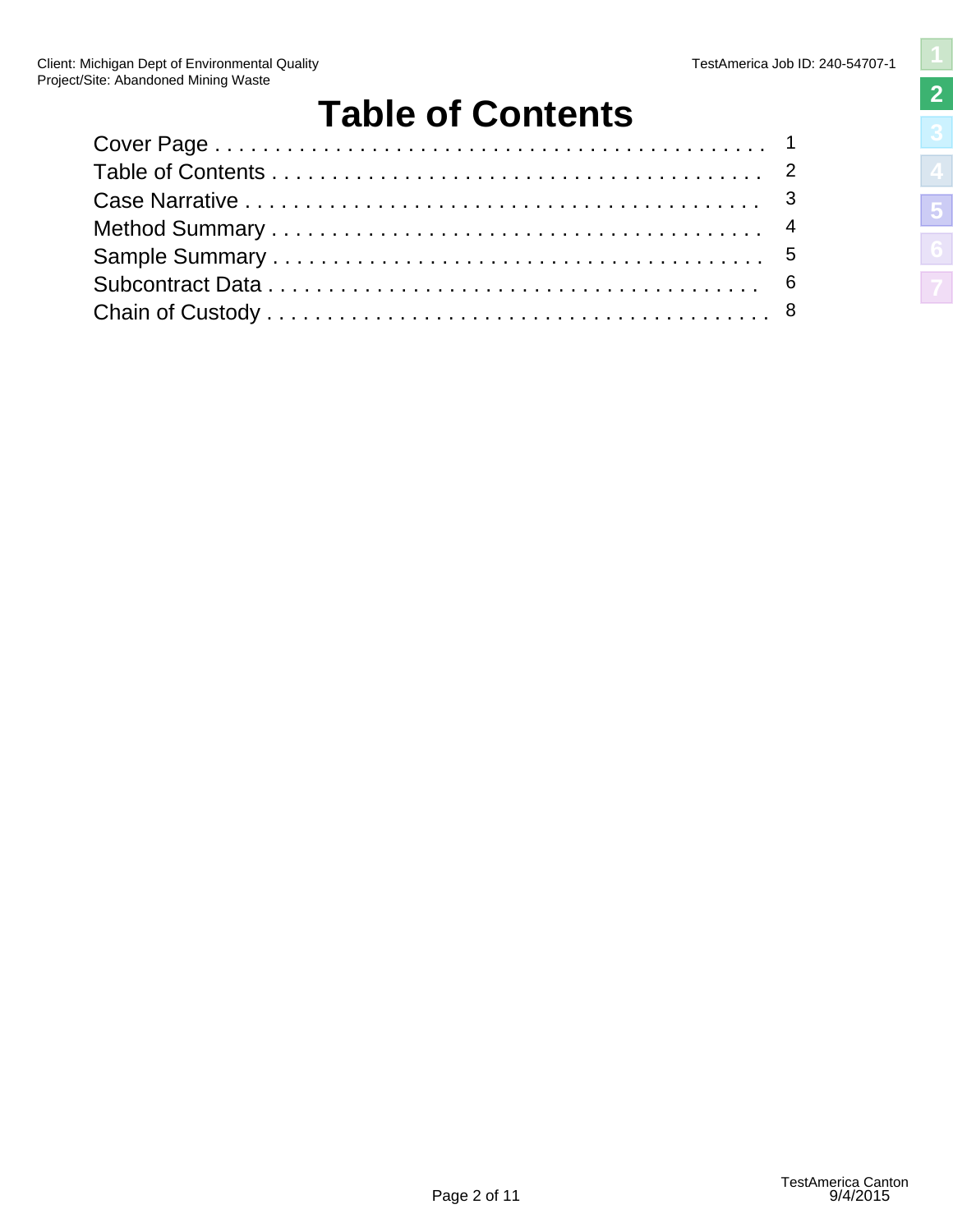# <span id="page-2-1"></span>**[3](#page-2-0) [5](#page-4-0)**

## <span id="page-2-0"></span>**Job ID: 240-54707-1**

#### **Laboratory: TestAmerica Canton**

#### **Narrative**

**Job Narrative 240-54707-1**

#### **Comments**

The Asbestos analysis was performed at the EMLab P7K - Irvine Laboratory.

#### **Receipt**

The sample was received on 8/26/2015 3:00 PM; the sample arrived in good condition, properly preserved and, where required, on ice. The temperature of the cooler at receipt was 8.0º C.

<span id="page-2-2"></span>No analytical or quality issues were noted, other than those described in the Definitions/Glossary page.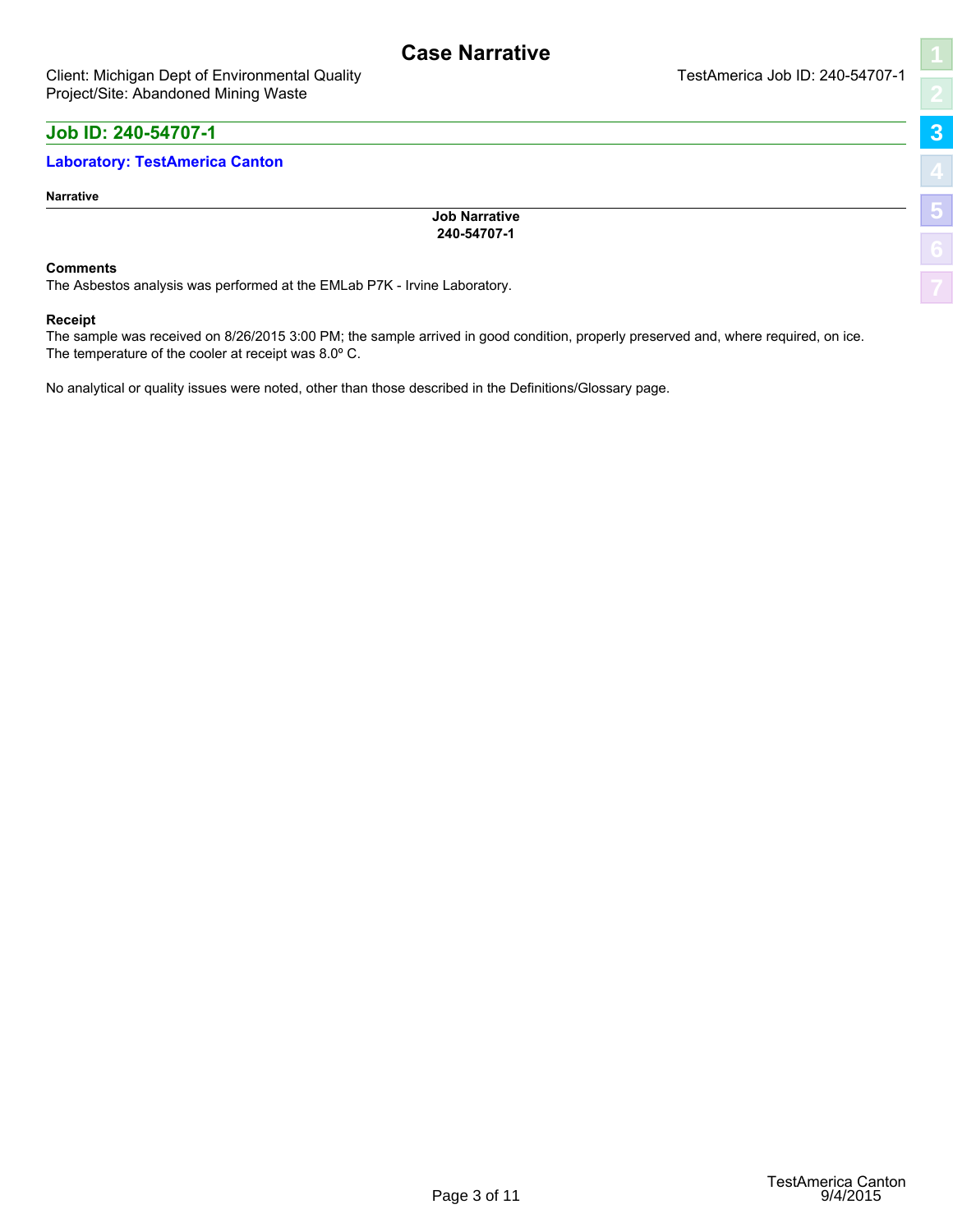#### <span id="page-3-0"></span>Client: Michigan Dept of Environmental Quality Client: Michigan Dept of Environmental Quality Project/Site: Abandoned Mining Waste

<span id="page-3-1"></span>

| I                  |
|--------------------|
|                    |
| K                  |
| $\frac{1}{2}$<br>ļ |
|                    |
|                    |
|                    |
|                    |
|                    |

| Method                      | <b>Method Description</b>          | Protocol    | Laboratory |    |
|-----------------------------|------------------------------------|-------------|------------|----|
| Asbsestos - Carb<br>435     | <b>General Sub Contract Method</b> | <b>NONE</b> | EMLab      |    |
| <b>Protocol References:</b> |                                    |             |            | v. |
| $NONE = NONE$               |                                    |             |            |    |

**Laboratory References:**

<span id="page-3-2"></span>EMLab = EMLab - Irvine, Bascom Airport Executive Suites, 17461 Derian Ave, Suite 100, Irvine, CA 92614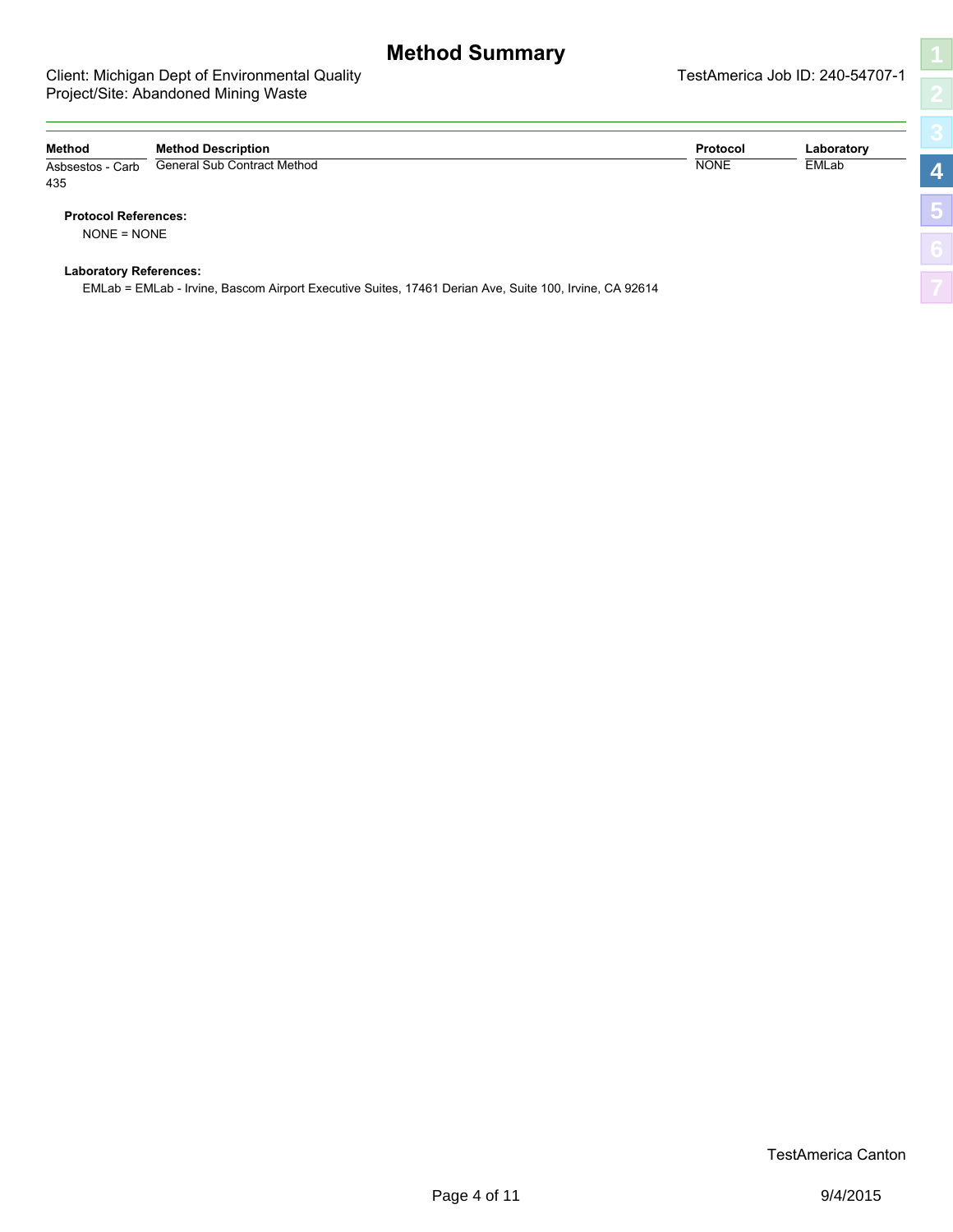# <span id="page-4-1"></span>**Sample Summary**

Elity **Client: Michigan Dept of TestAmerica Job ID: 240-54707-1** 

<span id="page-4-0"></span>

| Client: Michigan Dept of Environmental Qualit |  |  |
|-----------------------------------------------|--|--|
| Project/Site: Abandoned Mining Waste          |  |  |

| Lab Sample ID | <b>Client Sample ID</b> | <b>Matrix</b> | Collected      | Received       |
|---------------|-------------------------|---------------|----------------|----------------|
| 240-54707-1   | "C-SB35-0"-6<br>CUTC    | Solid         | 08/22/15 15:50 | 08/26/15 09:22 |

<span id="page-4-2"></span>TestAmerica Canton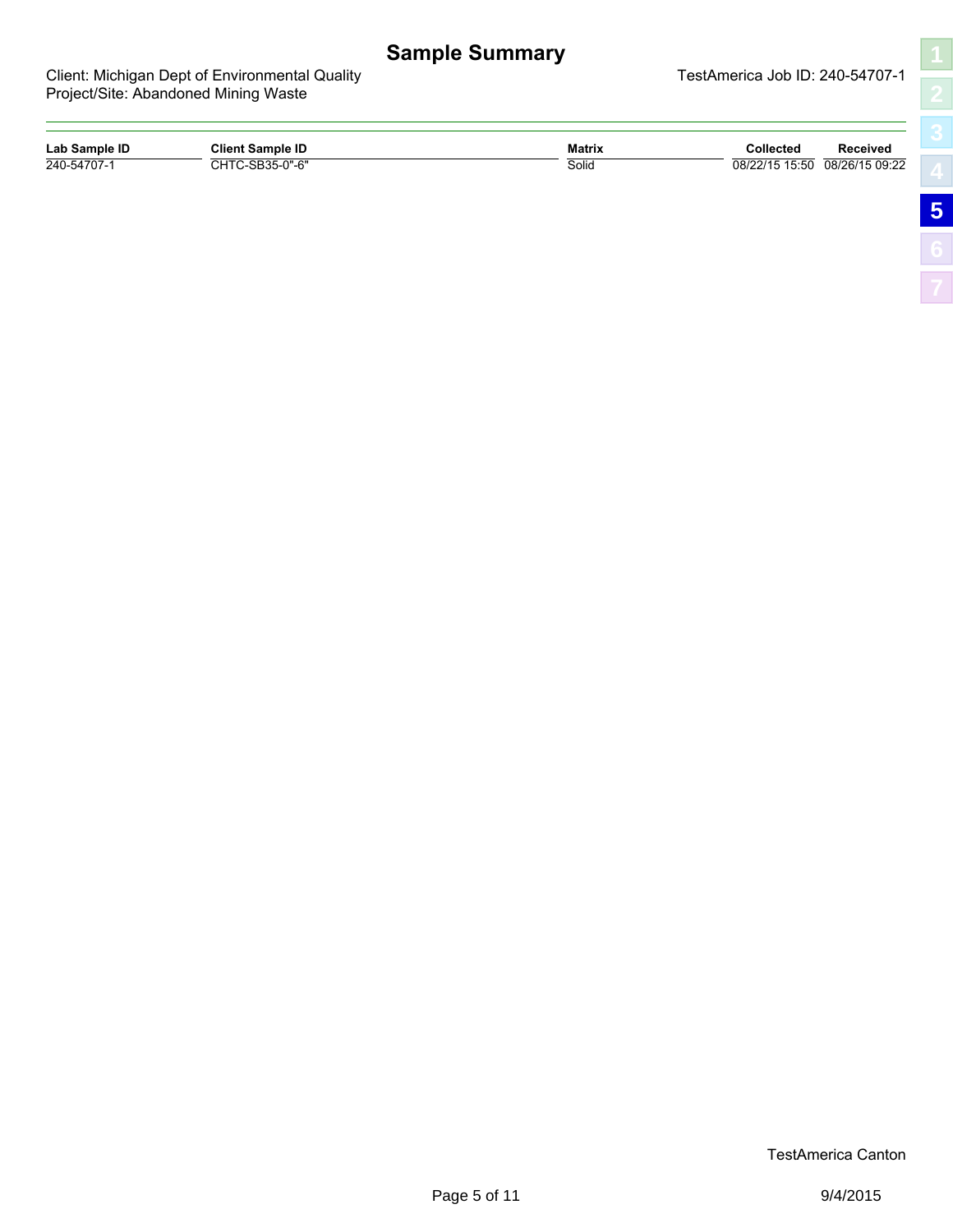<span id="page-5-0"></span>

Report for:

**Ms. Kris Brooks TestAmerica-Canton** 4101 Shuffel Dr. NW North Canton, OH 44720

Regarding: Project: 240-54707-1 EML ID: 1415419

Approved by: Dates of Analysis:

Approved Signatory Noah Lazarte

Service SOPs: Asbestos-CARB 435 (EM-AS-S-1265)

<span id="page-5-2"></span>All samples were received in acceptable condition unless noted in the Report Comments portion in the body of the report. Due to the nature of the analyses performed, field blank correction of results is not applied. The results relate only to the items tested.

Asbestos-CARB 435: 09-02-2015

EMLab P&K ("the Company") shall have no liability to the client or the client's customer with respect to decisions or recommendations made, actions taken or courses of conduct implemented by either the client or the client's customer as a result of or based upon the Test Results. In no event shall the Company be liable to the client with respect to the Test Results except for the Company's own willful misconduct or gross negligence nor shall the Company be liable for incidental or consequential damages or lost profits or revenues to the fullest extent such liability may be disclaimed by law, even if the Company has been advised of the possibility of such damages, lost profits or lost revenues. In no event shall the Company's liability with respect to the Test Results exceed the amount paid to the Company by the client therefor.

<span id="page-5-1"></span>**[5](#page-4-0)**

**[6](#page-5-0)**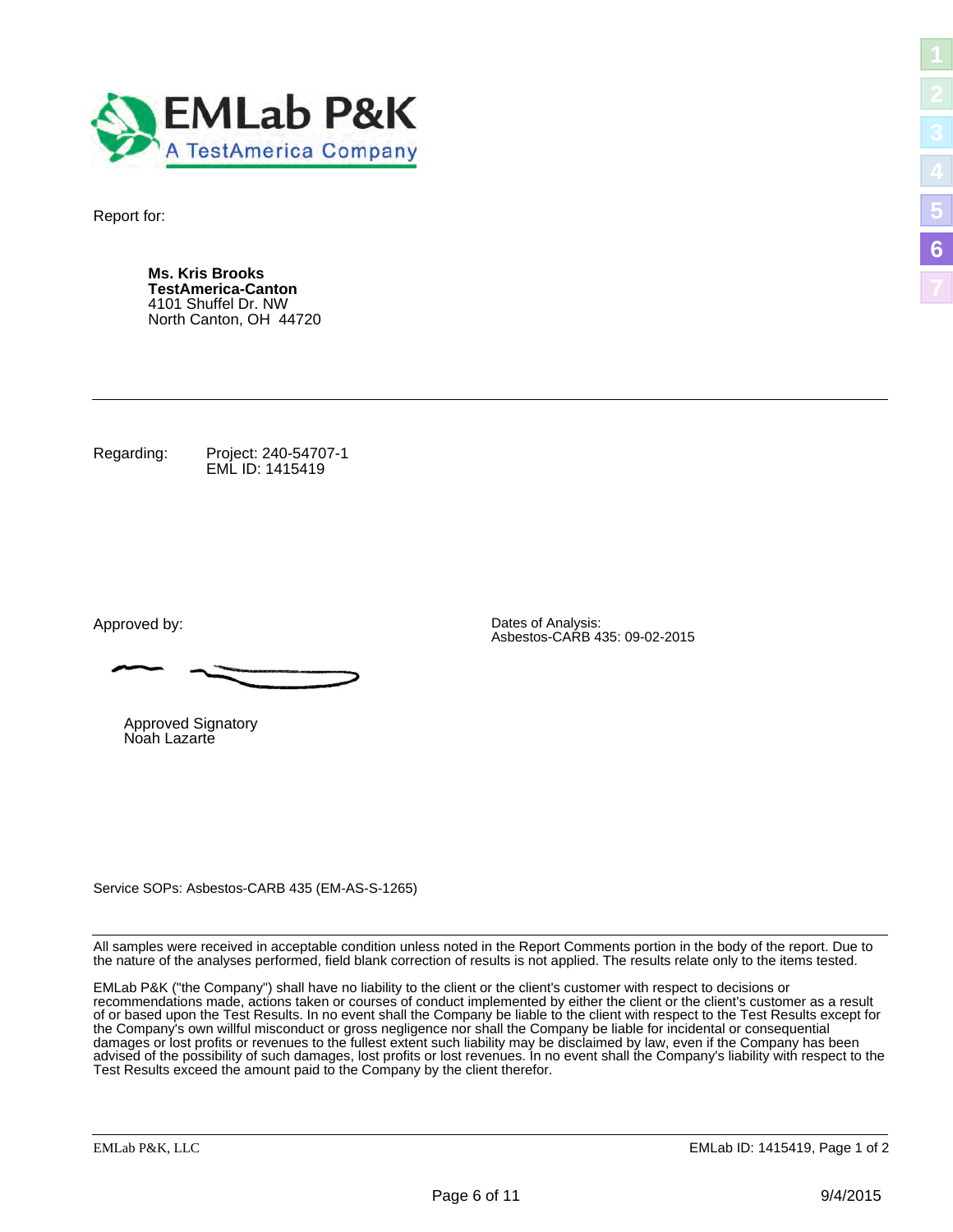4955 Yarrow Street , Arvada, CO 80002 (800) 651-4802 Fax (623) 780-7695 www.emlab.com

Client: TestAmerica-Canton Date of Sampling: 08-22-2015 C/O: Ms. Kris Brooks Date of Receipt: 08-27-2015<br>
Re: 240-54707-1 Date of Report: 09-04-2015 Date of Report: 09-04-2015

#### **ASBESTOS POINT COUNT REPORT: CARB METHOD 435**

| Location:<br>Total Points Counted: | CHTC-SB35-0"-6" (240-54707-1)<br>400 |                                          |                                          |  |  |  |  |  |  |  |  |
|------------------------------------|--------------------------------------|------------------------------------------|------------------------------------------|--|--|--|--|--|--|--|--|
| Lab ID-Version:                    | 6518579-1                            |                                          |                                          |  |  |  |  |  |  |  |  |
| <b>Sample Layers</b>               | <b>Asbestos Type</b>                 | <b>Asbestos Points</b><br><b>Counted</b> | <b>Asbestos</b><br>Concentration $(\% )$ |  |  |  |  |  |  |  |  |
| Dark Brown Soil                    | Chrysotile                           |                                          | < 0.25                                   |  |  |  |  |  |  |  |  |
| <b>Layer Totals:</b>               |                                      |                                          | NA                                       |  |  |  |  |  |  |  |  |

**Comments:**Asbestos was detected, but no points counted.

The analytical sensitivity is 1 asbestos point. The limit of detection is 1 asbestos point divided by the total number of asbestos points counted and multiplied by 100.

The results relate only to the items tested. Interpretation is left to the company and/or persons who conducted the field work. The test report shall not be reproduced except in full, without written approval of the laboratory. The report must not be used by the client to claim product certification, approval, or endorsement by NVLAP, NIST, or any agency of the federal government.

All samples were received in acceptable condition unless otherwise noted. EMLab P&K reserves the right to dispose of all samples after a period of thirty (30) days, according to all state and federal guidelines, unless otherwise specified.

‡ A "Version" indicated by -"x" after the Lab ID# with a value greater than 1 indicates a sample with amended data. The revision number is reflected by the value of "x".

EMLab ID: 1415419, Page 2 of 2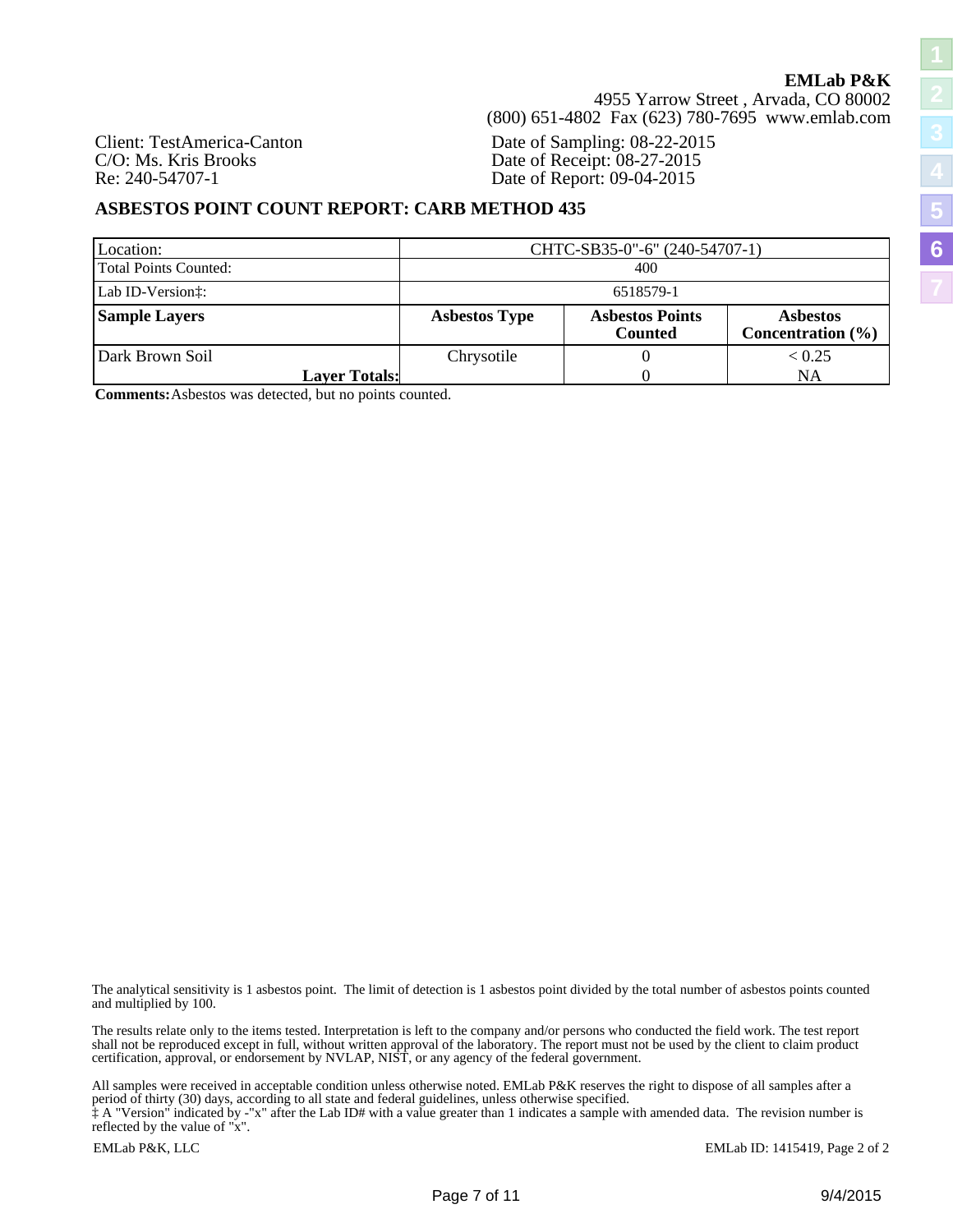<span id="page-7-2"></span><span id="page-7-1"></span><span id="page-7-0"></span>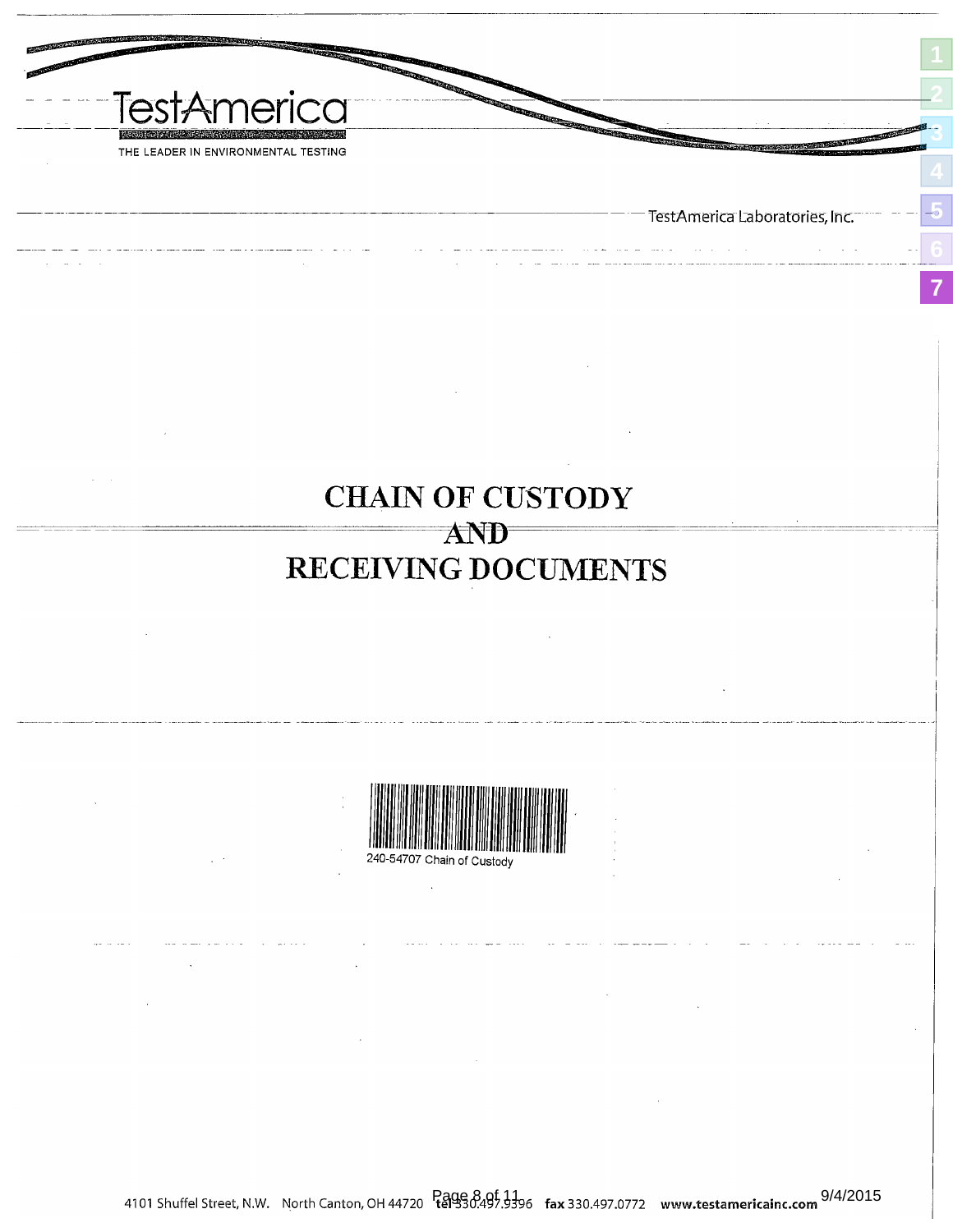|                             | www.EMLabPK.com | New Jersey: 3000 Lincoln Drive East, Suite A, Marlton, NJ 08053 * (866) 871-1984                                                                         |              | <b>SEMLab P&amp;K</b>         |                       | $\Box$<br>None<br>$\overline{\Box}$<br>Light<br><b>PXB</b><br>Moderate<br>$\Box$                                                                                                      | $\Box$<br>$\overline{\mathbf{u}}$<br>$\overline{\textbf{a}}$<br>$\overline{\mathbf{u}}$<br>$\Box$<br>$\Box$ | ⊡<br>П<br>$\Box$<br>П                               | Spore                                                      | Non-Culturable<br>Tape                                                        |                                        |                                                                                        |                                            | (Use checkboxes below)<br>Culturable<br>BioCassette™, Andersen, SAS, Swab, |                                            | <b>REQUESTED SERVICES</b>                                                    |                                         | Other Requests                                                            |
|-----------------------------|-----------------|----------------------------------------------------------------------------------------------------------------------------------------------------------|--------------|-------------------------------|-----------------------|---------------------------------------------------------------------------------------------------------------------------------------------------------------------------------------|-------------------------------------------------------------------------------------------------------------|-----------------------------------------------------|------------------------------------------------------------|-------------------------------------------------------------------------------|----------------------------------------|----------------------------------------------------------------------------------------|--------------------------------------------|----------------------------------------------------------------------------|--------------------------------------------|------------------------------------------------------------------------------|-----------------------------------------|---------------------------------------------------------------------------|
|                             |                 | Phoenix, AZ: 1501 West Knudsen drive, Phoenix, AZ 85027 * (800) 651-4802<br>San Bruno, CA: 1150 Bayhill Drive, #100, San Bruno, CA 94066" (866) 888-6653 |              |                               |                       | п<br>Heavy                                                                                                                                                                            | П<br>П                                                                                                      | П                                                   | Trap                                                       | Swab<br>Bulk                                                                  |                                        |                                                                                        |                                            | Water, Bulk, Dust, Soil, Contact Plates                                    |                                            |                                                                              |                                         |                                                                           |
|                             |                 |                                                                                                                                                          |              |                               |                       | Vieranena e michigan-qu                                                                                                                                                               |                                                                                                             |                                                     |                                                            |                                                                               |                                        |                                                                                        |                                            |                                                                            |                                            |                                                                              |                                         |                                                                           |
|                             |                 |                                                                                                                                                          |              | <b>CONTACT INFORMATION</b>    |                       |                                                                                                                                                                                       |                                                                                                             |                                                     |                                                            |                                                                               |                                        |                                                                                        |                                            |                                                                            |                                            |                                                                              | - PCM Airborne Fiber Count (NIOSH 7400) |                                                                           |
| Company:                    |                 | Weston Solutions / DER                                                                                                                                   |              |                               |                       | Address D.O. Bsx 577, Houghton, m11<br>Spasial Instructions: 1<br>ernail: i. binkley@nestonesluctnions com                                                                            |                                                                                                             |                                                     |                                                            |                                                                               |                                        |                                                                                        |                                            | Bacteria)                                                                  |                                            |                                                                              |                                         |                                                                           |
| Contact:                    |                 | <u>Jeff Binkley</u>                                                                                                                                      |              |                               |                       |                                                                                                                                                                                       |                                                                                                             |                                                     |                                                            |                                                                               | 흷                                      | ਵ੍ਹਿੰ                                                                                  |                                            |                                                                            |                                            |                                                                              |                                         |                                                                           |
| Phone:                      |                 | 906-523-5457                                                                                                                                             |              |                               |                       |                                                                                                                                                                                       |                                                                                                             |                                                     |                                                            |                                                                               |                                        |                                                                                        |                                            |                                                                            |                                            |                                                                              |                                         |                                                                           |
|                             |                 | PROJECT INFORMATION                                                                                                                                      |              |                               |                       | TURN AROUND TIME CODES (TAT)                                                                                                                                                          |                                                                                                             |                                                     | particles                                                  |                                                                               |                                        |                                                                                        |                                            |                                                                            |                                            |                                                                              |                                         |                                                                           |
| Project ID.                 |                 | Abandonad Mining Waste - TC Op5                                                                                                                          |              |                               |                       | STD-Standard (DEFAULT)                                                                                                                                                                |                                                                                                             | Rushes received after 2                             |                                                            |                                                                               |                                        |                                                                                        |                                            |                                                                            |                                            |                                                                              |                                         |                                                                           |
| Project<br>Description:     |                 |                                                                                                                                                          |              |                               |                       | ND-Next Business Day                                                                                                                                                                  |                                                                                                             | prn or on weekends, will he                         |                                                            |                                                                               |                                        |                                                                                        |                                            |                                                                            |                                            |                                                                              |                                         |                                                                           |
| Project                     |                 |                                                                                                                                                          | Sampling     | 0/22/15                       |                       | SD - Same Business Day Rush                                                                                                                                                           |                                                                                                             | sonsidered received the<br>nextbusiness day, Please |                                                            |                                                                               |                                        |                                                                                        |                                            |                                                                            |                                            | -Sevege Screen                                                               |                                         |                                                                           |
| Zip Code:                   |                 |                                                                                                                                                          | Date & Time: |                               |                       |                                                                                                                                                                                       |                                                                                                             | alentualin advance of<br>weekend analysis needs.    |                                                            |                                                                               |                                        |                                                                                        |                                            |                                                                            |                                            |                                                                              |                                         |                                                                           |
| PO Number.                  |                 |                                                                                                                                                          |              |                               |                       | Sampled By: Tell Pierrunder WH-Weekend/Holday                                                                                                                                         |                                                                                                             |                                                     | Spore Trap Analysis - Other<br>Fungi - Spore Trap Analysis |                                                                               | 1-Media Surface Fungi (Genus ID + Asp. |                                                                                        |                                            | Gram Slain & Counts (Culturable Air & Surface<br>Legionella culture        | Total Coliform, E. coll (Presence/Absence) |                                                                              |                                         |                                                                           |
| Sample iD                   |                 | Description <sup>®</sup>                                                                                                                                 |              | Sample Type:<br>(Below)       | TAF.<br>$[^{a}$ Cove) | Total Volume / Area<br>(as applicable)                                                                                                                                                |                                                                                                             | Notes.<br>(Time of day, Temp, AH, etc.)             |                                                            | Direct Microscopic Exam (Qualitativa)<br>Quaniliativa Space Count Direct Exam |                                        | 3-Madia Surface Fungi (Genus ID + Asp. app.)<br>2-Media Surface Fungi (Genus ID + Asp. | Cultrabla Air Fungi (Genus ID + Asp. app.) |                                                                            | Membrane Filtration (specify organism):    | MPN Baotaria (specify organism):<br>$\frac{1}{2}$ contribution $\frac{1}{2}$ | Asheeka Analysia                        | Activistic Product A 13) M.19 = acylerad code-eds.<br>PCR (epecify test): |
|                             |                 | CHTC-SB35-0"-6"                                                                                                                                          |              | 50                            | 550                   |                                                                                                                                                                                       | 8/32/56/1550                                                                                                |                                                     |                                                            |                                                                               |                                        |                                                                                        |                                            |                                                                            |                                            |                                                                              |                                         | O                                                                         |
|                             |                 |                                                                                                                                                          |              |                               |                       |                                                                                                                                                                                       |                                                                                                             |                                                     |                                                            |                                                                               |                                        |                                                                                        |                                            |                                                                            | П                                          | ┑                                                                            | □                                       | $\Box$                                                                    |
|                             |                 |                                                                                                                                                          |              |                               |                       |                                                                                                                                                                                       |                                                                                                             |                                                     |                                                            |                                                                               |                                        |                                                                                        |                                            | H.                                                                         |                                            | □                                                                            | 口                                       | ◫                                                                         |
|                             |                 |                                                                                                                                                          |              |                               |                       |                                                                                                                                                                                       |                                                                                                             |                                                     |                                                            |                                                                               |                                        |                                                                                        |                                            | ЮII                                                                        |                                            | □                                                                            | □                                       | □                                                                         |
|                             |                 |                                                                                                                                                          |              |                               |                       |                                                                                                                                                                                       |                                                                                                             |                                                     |                                                            |                                                                               |                                        | $\Box$                                                                                 |                                            |                                                                            | 31010                                      |                                                                              | $\Box$                                  | ◫                                                                         |
|                             |                 |                                                                                                                                                          |              |                               |                       |                                                                                                                                                                                       |                                                                                                             |                                                     |                                                            |                                                                               |                                        |                                                                                        |                                            |                                                                            |                                            |                                                                              |                                         | □                                                                         |
|                             |                 |                                                                                                                                                          |              |                               |                       |                                                                                                                                                                                       |                                                                                                             |                                                     |                                                            |                                                                               |                                        | П                                                                                      |                                            |                                                                            |                                            |                                                                              |                                         | ◫                                                                         |
|                             |                 |                                                                                                                                                          |              |                               |                       |                                                                                                                                                                                       |                                                                                                             |                                                     |                                                            |                                                                               |                                        | □                                                                                      |                                            |                                                                            |                                            | Ξ                                                                            | □                                       | ⊡                                                                         |
|                             |                 |                                                                                                                                                          |              |                               |                       |                                                                                                                                                                                       |                                                                                                             |                                                     |                                                            |                                                                               |                                        |                                                                                        |                                            | □                                                                          |                                            | $\Box$                                                                       | 口                                       | ⊡                                                                         |
|                             |                 |                                                                                                                                                          |              |                               |                       |                                                                                                                                                                                       |                                                                                                             |                                                     |                                                            |                                                                               |                                        |                                                                                        |                                            | الط                                                                        | ובזו                                       | $\Box \Box$                                                                  | $\Box$<br>П                             | Π<br>П                                                                    |
|                             |                 |                                                                                                                                                          |              |                               |                       |                                                                                                                                                                                       |                                                                                                             |                                                     |                                                            |                                                                               |                                        |                                                                                        |                                            |                                                                            |                                            |                                                                              |                                         |                                                                           |
| BC-BioCassette <sup>m</sup> |                 | SAMPLE TYPE CODES                                                                                                                                        |              |                               |                       | <b>RELINQUISHED BY</b>                                                                                                                                                                |                                                                                                             | DATE & TIME                                         |                                                            |                                                                               |                                        |                                                                                        | <b>RECEIVED BY</b>                         |                                                                            |                                            |                                                                              |                                         | DATE & TIME                                                               |
| A15-Anderson                |                 | ST-Spore Trap: Zefon.<br>Allergenco, Burkard                                                                                                             | $T - T$ ape  | D-Dust<br>$SW-Swab$<br>SO-Sol |                       | -Xarga                                                                                                                                                                                |                                                                                                             | 8346                                                |                                                            |                                                                               |                                        |                                                                                        |                                            |                                                                            |                                            |                                                                              |                                         |                                                                           |
| SAS - Surface Air Sampler   |                 | P-Potable Water                                                                                                                                          | $B - B$ ulk  |                               |                       |                                                                                                                                                                                       |                                                                                                             |                                                     |                                                            |                                                                               |                                        |                                                                                        |                                            |                                                                            |                                            |                                                                              |                                         |                                                                           |
| CP-Contact Plate            |                 | NP - Non-Potable Water                                                                                                                                   | $0$ - Other: |                               |                       |                                                                                                                                                                                       |                                                                                                             |                                                     |                                                            |                                                                               |                                        |                                                                                        |                                            |                                                                            |                                            |                                                                              |                                         |                                                                           |
|                             |                 |                                                                                                                                                          |              |                               |                       | By submitting this Chain of Custody, you agree to be bound by the terms and conditions set forth at http://www.emlab.com/s/mein/serviceterms.html<br>Copyright @ 2002-2013 EMILab P&K |                                                                                                             |                                                     |                                                            |                                                                               |                                        |                                                                                        |                                            |                                                                            |                                            | Doc.#1132 Rev 29 Revised 425/133 Page 1 of 1, OA                             |                                         |                                                                           |

 $\overline{\phantom{a}}$ 

 $\frac{1}{2}$ 

 $\frac{1}{2}$ 

 $\langle 4 \rangle$  $\mathfrak{t}$ 

 $\frac{1}{4}$ 

 $\cdot$ 

 $\sim$  $\frac{1}{3}$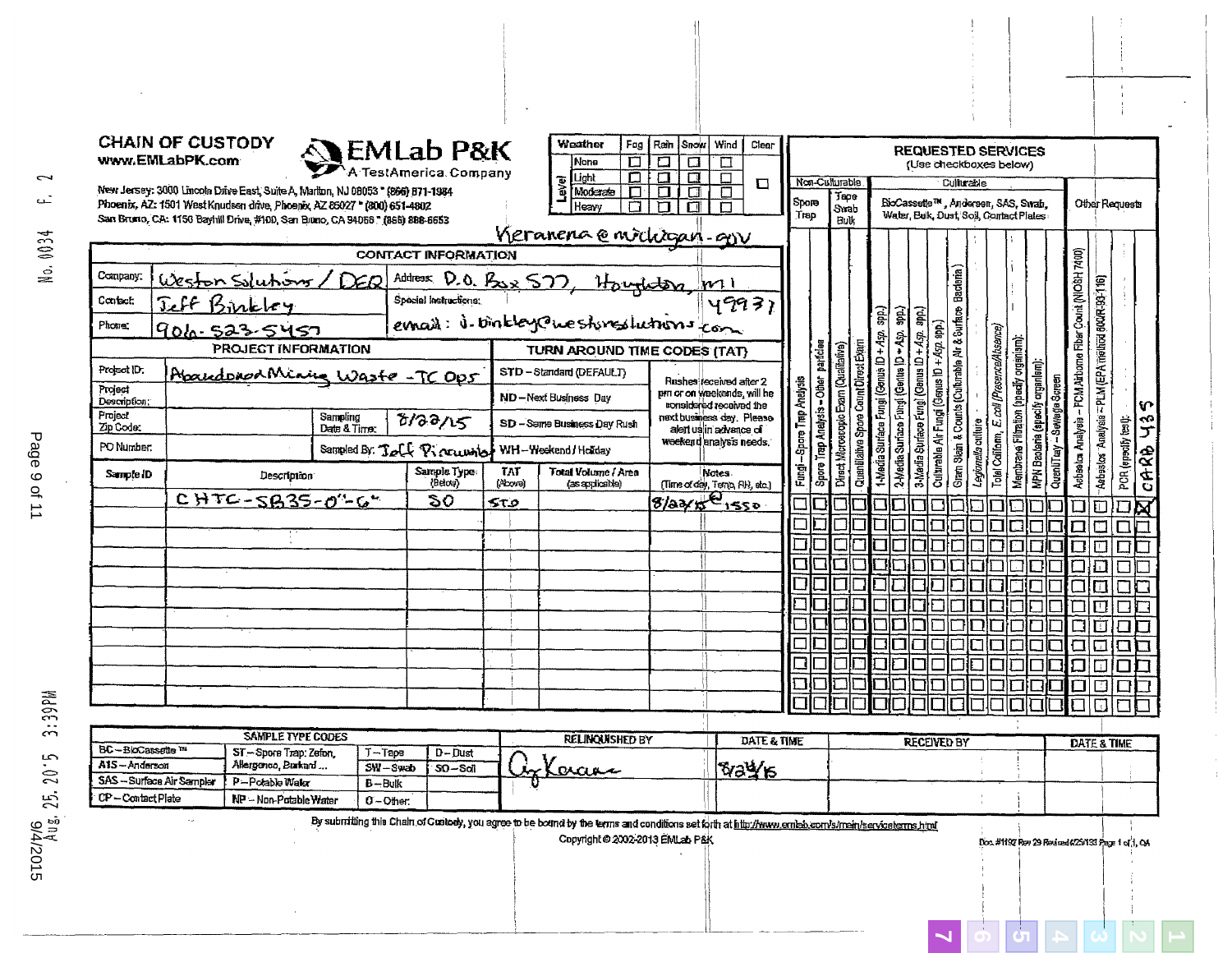

TestAmerica Canton

4101 Shuffel Street NW North Canton, OH 44720<br>Phone (330) 497 9386 Fax (330) 497 0772

## **Chain of Custody Record**



TestAmerica THE LEADER IN SIGNING PEACH AL TRATING

**MA** 

| Cifent Information (Sub Contract Lab)                                                                                                                                | sampler:                              |                   |                                | LSC FMI<br>Brooks, Kris M.                                   |       |                                       |                    |                                                       |                           |  | Canter Tradulng Nots); |                    |            |            |        | <b>COC No:</b><br>240-47483.1                                                                                                                                        |           |                                                                                                                                                                                                                                      |  |
|----------------------------------------------------------------------------------------------------------------------------------------------------------------------|---------------------------------------|-------------------|--------------------------------|--------------------------------------------------------------|-------|---------------------------------------|--------------------|-------------------------------------------------------|---------------------------|--|------------------------|--------------------|------------|------------|--------|----------------------------------------------------------------------------------------------------------------------------------------------------------------------|-----------|--------------------------------------------------------------------------------------------------------------------------------------------------------------------------------------------------------------------------------------|--|
| Clert Contact:<br>Shipping/Receiving                                                                                                                                 | Ffiuna:                               |                   |                                | इतिहास                                                       |       | kds.brooks@testamericainc.com         |                    |                                                       |                           |  |                        |                    |            |            |        | Page:                                                                                                                                                                |           |                                                                                                                                                                                                                                      |  |
| Солтрану.<br>Солтрану<br>EMLeb P&K                                                                                                                                   |                                       |                   |                                |                                                              |       |                                       |                    |                                                       | <b>Analysis Requested</b> |  |                        |                    |            |            |        | Page 1 of 1<br>Joh F.<br>240-54707-1                                                                                                                                 |           |                                                                                                                                                                                                                                      |  |
| Addresa:<br>Bascom Akpart Exsculive Suites,<br>17461 Darian Ave.                                                                                                     | Due Date Regussind:<br>Suite 9/8/2015 |                   |                                |                                                              |       |                                       |                    |                                                       |                           |  |                        |                    |            |            |        | Preservation Codes:<br>A-HOL                                                                                                                                         |           | M - filexane                                                                                                                                                                                                                         |  |
| ल्हा<br>Irvine                                                                                                                                                       | TAT Requested [days]:                 |                   |                                |                                                              |       | ä                                     |                    |                                                       |                           |  |                        |                    |            |            |        | B-NaOh<br>C - Zn Acatale                                                                                                                                             |           | N-None<br>O - Aspartiz                                                                                                                                                                                                               |  |
| State, Zip:<br>CA, 92614<br>Fhona:                                                                                                                                   | PO #                                  |                   |                                |                                                              |       | Ĵ                                     |                    |                                                       |                           |  |                        |                    |            |            |        | D Note told<br>E - NallSO4<br>F-MeOH                                                                                                                                 |           | P-Ne2049<br>Q-Ne2SD3<br>H-NB32303                                                                                                                                                                                                    |  |
| .<br>मृत्यू                                                                                                                                                          | aow                                   |                   |                                |                                                              |       |                                       |                    |                                                       |                           |  |                        |                    |            |            |        | <b>B</b> - Amchion<br>H - Ascortic Add<br>eol-L                                                                                                                      |           | S-H7304<br>T - TSP Dodecamydrate                                                                                                                                                                                                     |  |
| Project Numer:                                                                                                                                                       | ProjecL#:                             |                   |                                |                                                              |       |                                       |                    |                                                       |                           |  |                        |                    |            |            |        | - DI Water<br>К-еппа                                                                                                                                                 |           | U - Acsione<br>V - NICAA<br>$W$ -ph $4-6$                                                                                                                                                                                            |  |
| Weston - Abandoned Mining Waste<br>উফ                                                                                                                                | 24012499<br>SSOVIJI:                  |                   |                                |                                                              |       | <b>Cash 425V Asheettes</b>            |                    |                                                       |                           |  |                        |                    |            |            |        | L-EDA<br>athor:                                                                                                                                                      |           | 7 - niver (seedily)                                                                                                                                                                                                                  |  |
|                                                                                                                                                                      |                                       | Sample            | Sample<br>Туро<br>(C=comp,     | Matrix<br><b>Internation</b><br>$\sim$ 400 km<br>Desarrato), |       | okeesdek) ane                         |                    |                                                       |                           |  |                        |                    |            |            |        |                                                                                                                                                                      |           |                                                                                                                                                                                                                                      |  |
| (Sample identification - Client ID (Lab (D)<br><b>EN LA DE TRANSITION DE L'ARGENTINA DE LA PRODUCTION DE LA PRODUCTION DE LA PRODUCTION DE LA PRODUCTION DE LA P</b> | Sample Date<br>兴州                     | Time              | G=grab} } <del>ா. கூகத</del> ன |                                                              | W     |                                       |                    | <b>DER BEI BEILD BRUCH GEINSTEIN DIE FRANZIERE ER</b> |                           |  |                        |                    |            |            | 圖      |                                                                                                                                                                      |           | Special Instructions Note:<br>KNIII CHARLES IN HELP TO THE TABLE TO THE TABLE TO THE TABLE TO THE TABLE TO THE TABLE TO THE TABLE TO THE TAB<br>AND TABLE TO THE TABLE TO THE TABLE TO THE TABLE TO THE TABLE TO THE TABLE TO THE TA |  |
| CHTC-SB35-0"-6" (240-54707-1)                                                                                                                                        | 8/22/16                               | 15:50<br>Exiclern |                                | Solld                                                        |       | х                                     |                    |                                                       |                           |  |                        |                    |            |            |        |                                                                                                                                                                      |           |                                                                                                                                                                                                                                      |  |
|                                                                                                                                                                      |                                       |                   | У.                             |                                                              |       |                                       |                    |                                                       |                           |  |                        |                    |            |            |        |                                                                                                                                                                      |           |                                                                                                                                                                                                                                      |  |
|                                                                                                                                                                      |                                       |                   |                                |                                                              |       |                                       |                    |                                                       |                           |  |                        |                    |            |            | 國語通    |                                                                                                                                                                      | 001415419 |                                                                                                                                                                                                                                      |  |
|                                                                                                                                                                      |                                       |                   |                                |                                                              |       |                                       |                    |                                                       |                           |  |                        |                    |            |            |        |                                                                                                                                                                      |           |                                                                                                                                                                                                                                      |  |
|                                                                                                                                                                      |                                       |                   |                                |                                                              |       |                                       |                    |                                                       |                           |  |                        |                    |            |            | M<br>H |                                                                                                                                                                      |           |                                                                                                                                                                                                                                      |  |
|                                                                                                                                                                      |                                       |                   |                                |                                                              |       |                                       |                    |                                                       |                           |  |                        |                    |            |            | 駟      |                                                                                                                                                                      |           |                                                                                                                                                                                                                                      |  |
|                                                                                                                                                                      |                                       |                   | ٠.                             |                                                              |       |                                       |                    |                                                       |                           |  |                        |                    |            |            |        |                                                                                                                                                                      |           |                                                                                                                                                                                                                                      |  |
|                                                                                                                                                                      |                                       |                   |                                |                                                              |       |                                       |                    |                                                       |                           |  |                        |                    |            |            |        |                                                                                                                                                                      |           |                                                                                                                                                                                                                                      |  |
|                                                                                                                                                                      | $\cdot$                               |                   |                                |                                                              |       |                                       |                    |                                                       |                           |  |                        |                    |            |            |        |                                                                                                                                                                      |           |                                                                                                                                                                                                                                      |  |
| Possible Hazard Identification                                                                                                                                       |                                       |                   |                                |                                                              |       |                                       |                    |                                                       |                           |  |                        |                    |            |            |        |                                                                                                                                                                      |           |                                                                                                                                                                                                                                      |  |
| Untanfirmad<br>Defiverable Requested: i, ii, iii, iV, Other (specify).                                                                                               |                                       |                   |                                |                                                              |       | Special Instructions/QC Requirements: |                    |                                                       |                           |  |                        |                    |            |            |        | Sample Disposal (A fee may be assessed if samples are related longer than 1 month)<br>$\Box$ Return To Client $\Box$ Disposal By Lab Archive For Mont<br>Archive For |           | Manths                                                                                                                                                                                                                               |  |
| Empty Kit Relinquished by:                                                                                                                                           |                                       | Date:             |                                |                                                              | Time: |                                       |                    |                                                       |                           |  |                        | Method of Stipmont |            |            |        |                                                                                                                                                                      |           |                                                                                                                                                                                                                                      |  |
| Retyrosayyu <sub>mg</sub><br>u                                                                                                                                       | ्रार्गकर्तुं । दु                     | 16:10             |                                | company<br>?NtC m(                                           |       |                                       | Received by:       |                                                       |                           |  |                        |                    | Data/Time: | $8 - 27 -$ |        |                                                                                                                                                                      | an        | <u> Eric ge</u>                                                                                                                                                                                                                      |  |
| Formquished by                                                                                                                                                       | Date/Time:<br>Company                 |                   |                                |                                                              |       |                                       | <b>Hecalved by</b> |                                                       |                           |  |                        |                    | Dala Time: |            |        |                                                                                                                                                                      |           | опрепу                                                                                                                                                                                                                               |  |
| Refriqueand by:                                                                                                                                                      | Dala/Time:<br>Company                 |                   |                                |                                                              |       |                                       | Reciduad by:       |                                                       |                           |  |                        |                    | DeterThis: |            |        |                                                                                                                                                                      |           | Cumpuny                                                                                                                                                                                                                              |  |
| · : Custody Seals (πact; : ΠΩustody Seat No. : :<br>Suustam<br>ෙ ශේෂ කොරෝය<br> 1998  Adamatan meng                                                                   |                                       |                   | <b>START OF ST</b>             | introphets                                                   |       |                                       |                    | Cooler Tennpelatore(s) C.und Canur Remarks;-          |                           |  |                        |                    | ari d      |            |        |                                                                                                                                                                      |           |                                                                                                                                                                                                                                      |  |

٠